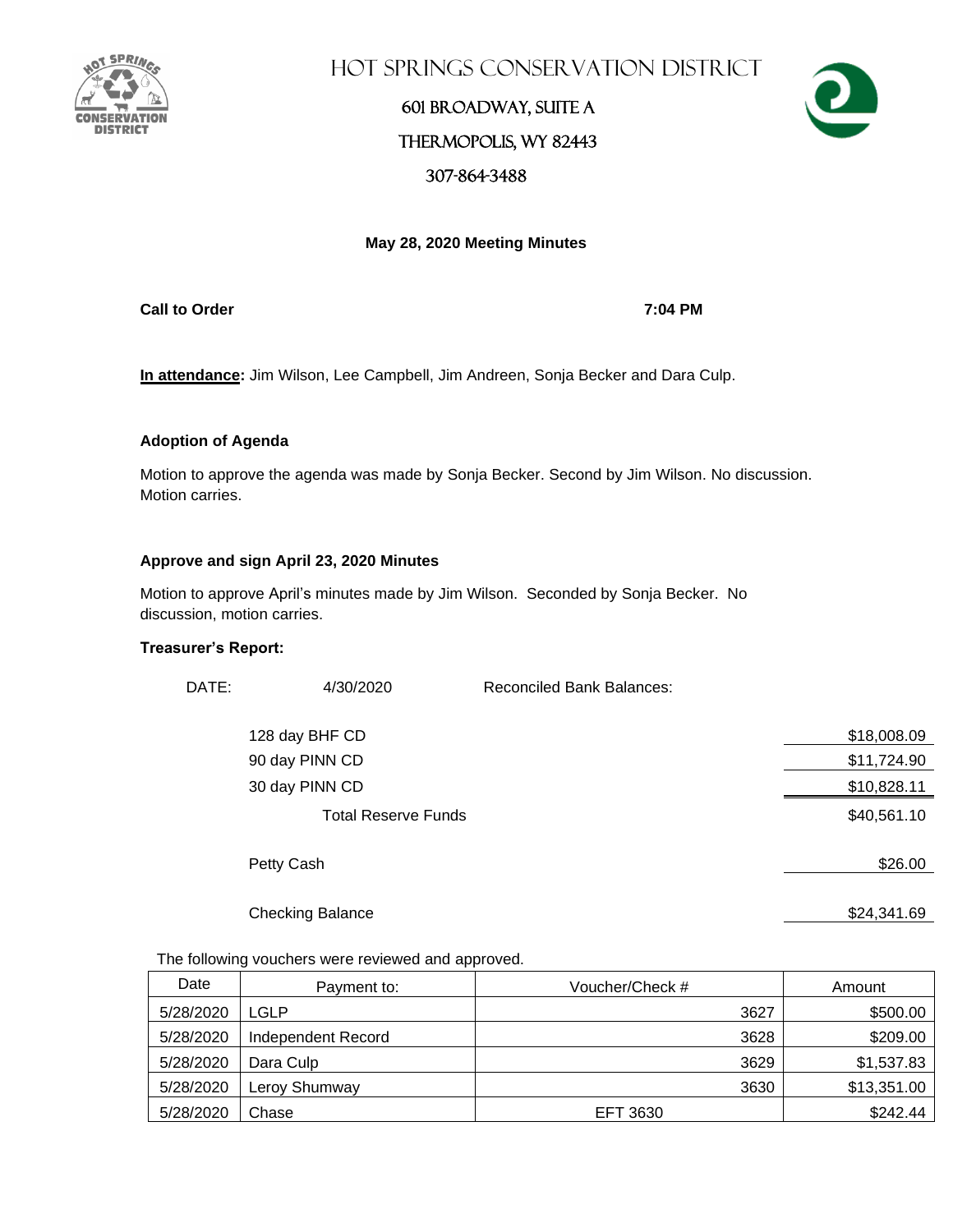

### **HOT SPRINGS CONSERVATION DISTRICT**

# 601 Broadway, Suite A Thermopolis, WY 82443 307-864-3488



| <b>EFT 3630</b><br>5/28/2020<br><b>IRS</b> | \$343.38                |
|--------------------------------------------|-------------------------|
| <b>Approved Expenses</b>                   | \$16,183.65             |
|                                            | \$13,916.06<br>Deposits |
| New Checking Balance                       | \$22,074.10             |

TOTAL FUNDS \$62,661.20

### **(April interest \$2.06, Lab Funds \$354.00, Small Waters \$13,560.00)**

After inspection of vouchers, Jim Wilson moves to approve checks submitted for payment and for the treasurer's report to be filed for audit. Second by Sonja Becker. No discussion. Motion carries.

### **Unfinished Business and New Business Combined**

Red Lane WID walk through on June  $15<sup>TH</sup> -$  discussion, no action taken

Red Lane board member request – discussion, Jim Wilson moves to approve their request, Lee Campbell seconds. Motion carries.

Mill Levy – discussion, no action taken.

Removal of WKC-2 and OC-1 sampling sites – discussion, Sonja Becker motions to approve removal of sites, seconded by Jim Wilson.

### **Correspondence – Sent & Received**

Hot Springs County Assessor's Office

Adjourn 7:57 PM

Next Scheduled Meeting June 25,2020.